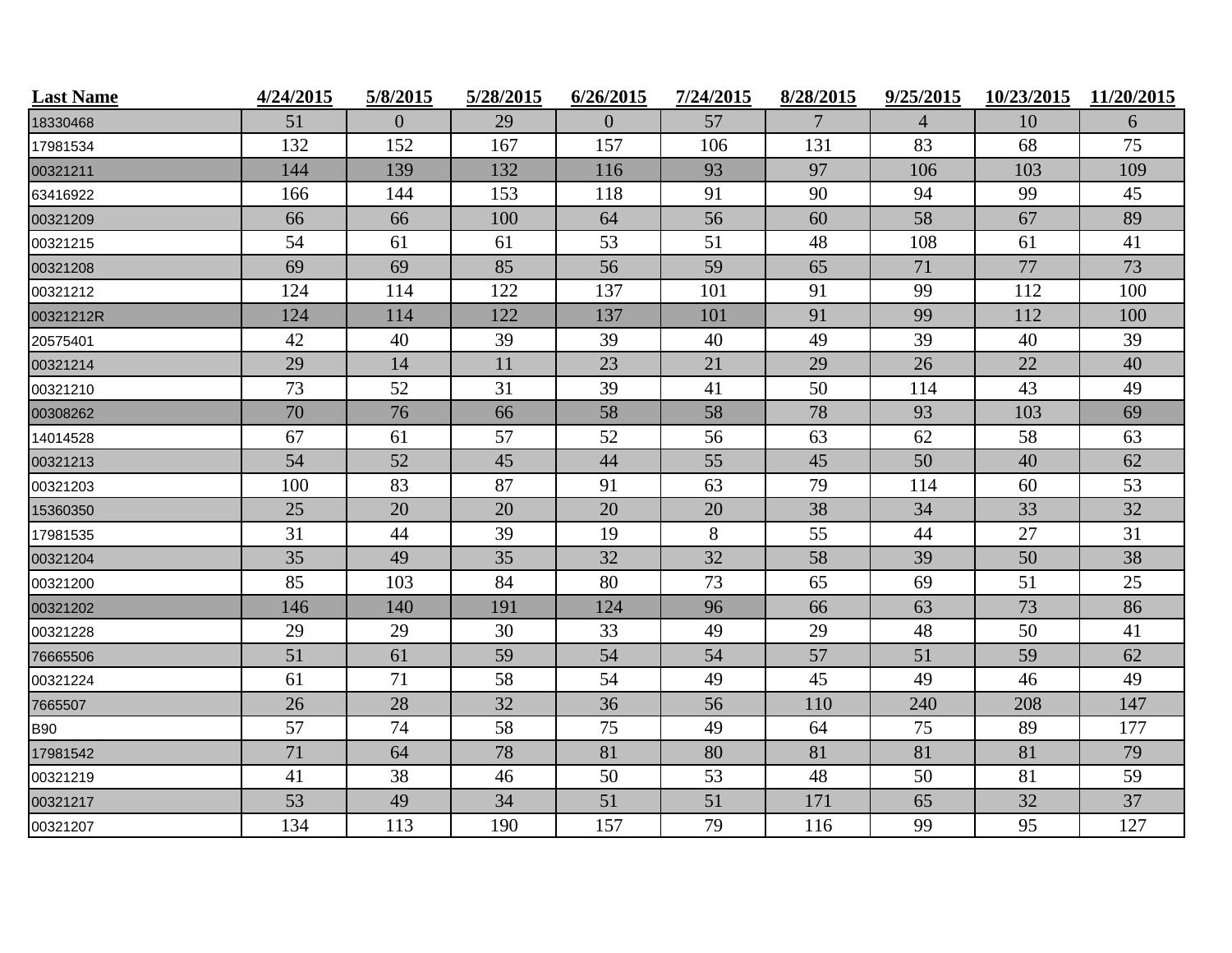| <b>Last Name</b> | 4/24/2015 | 5/8/2015 | 5/28/2015 | 6/26/2015 | 7/24/2015      | 8/28/2015 | 9/25/2015 | 10/23/2015 | 11/20/2015 |
|------------------|-----------|----------|-----------|-----------|----------------|-----------|-----------|------------|------------|
| 00321206         | 44        | 36       | 28        | 24        | 32             | 52        | 46        | 38         | 36         |
| 00321205         | 94        | 110      | 108       | 70        | 71             | 69        | 68        | 65         | 65         |
| 15819940         | 119       | 69       | 74        | 83        | 98             | 85        | 62        | 65         | 90         |
| 00321218         | 113       | 89       | 102       | 96        | 123            | 105       | 202       | 96         | 52         |
| 15819941         | 73        | 76       | 61        | 48        | 49             | 47        | 59        | 58         | 54         |
| 14449781         | 57        | 52       | 55        | 57        | 57             | 42        | 35        | 32         | 36         |
| 14449781R        | 57        | 52       | 55        | 57        | 57             | 42        | 35        | 32         | 36         |
| 15819942         | 129       | 148      | 151       | 168       | 161            | 188       | 138       | 197        | 229        |
| 321216           | 54        | 65       | 73        | 52        | 40             | 30        | 34        | 38         | 59         |
| 17981541         | 56        | 60       | 81        | 51        | 56             | 58        | 61        | 55         | 61         |
| 14449733         | 132       | 162      | 113       | 97        | 107            | 85        | 126       | 90         | 108        |
| 58553719         | 100       | 545      | 267       | 106       | 166            | 181       | 96        | 90         | 100        |
| 00321201         | 174       | 182      | 170       | 160       | 112            | 102       | 95        | 97         | 80         |
| <b>B50</b>       | 75        | 59       | 51        | 62        | 60             | 61        | 57        | 64         | 66         |
| 21005458         | 76        | 73       | 83        | 93        | 90             | 259       | 146       | 111        | 102        |
| 21005455         | None      | None     | None      | None      | None           | None      | None      | None       | None       |
| 21005454         | 12        | 11       | 5         | 6         | $\overline{4}$ | 8         | 6         | 8          | 13         |
| 00321223         | 92        | 99       | 51        | 79        | 74             | 85        | 103       | 80         | 118        |
| <b>M80</b>       | 150       | 136      | 120       | 85        | 104            | 108       | 114       | 117        | 109        |
| 18330467         | 36        | 36       | 39        | 25        | 29             | 26        | 20        | 26         | 40         |
| M00              | 49        | 34       | 30        | 39        | 33             | 32        | 24        | 23         | 35         |
| M01              | 34        | 21       | 52        | 94        | 74             | 41        | 41        | 41         | 30         |
| <b>B05</b>       | 89        | 85       | 90        | 88        | 81             | 94        | 82        | 83         | 78         |
| <b>B05R</b>      | 89        | 85       | 90        | 88        | 81             | 94        | 82        | 83         | 78         |
| M10              | 67        | 57       | 99        | 88        | 39             | 60        | 61        | 64         | 70         |
| 17981539         | 101       | 118      | 130       | 154       | 176            | 142       | 104       | 98         | 107        |
| 17981539R        | 101       | 118      | 130       | 154       | 176            | 142       | 104       | 98         | 107        |
| <b>B25</b>       | 113       | 108      | 98        | 54        | 51             | 47        | 74        | 83         | 77         |
| 17981538         | 199       | 165      | 162       | 169       | 161            | 207       | 174       | 172        | 210        |
| 17471001         | 36        | 54       | 40        | 36        | 37             | 36        | 45        | 30         | 35         |
|                  |           |          |           |           |                |           |           |            |            |